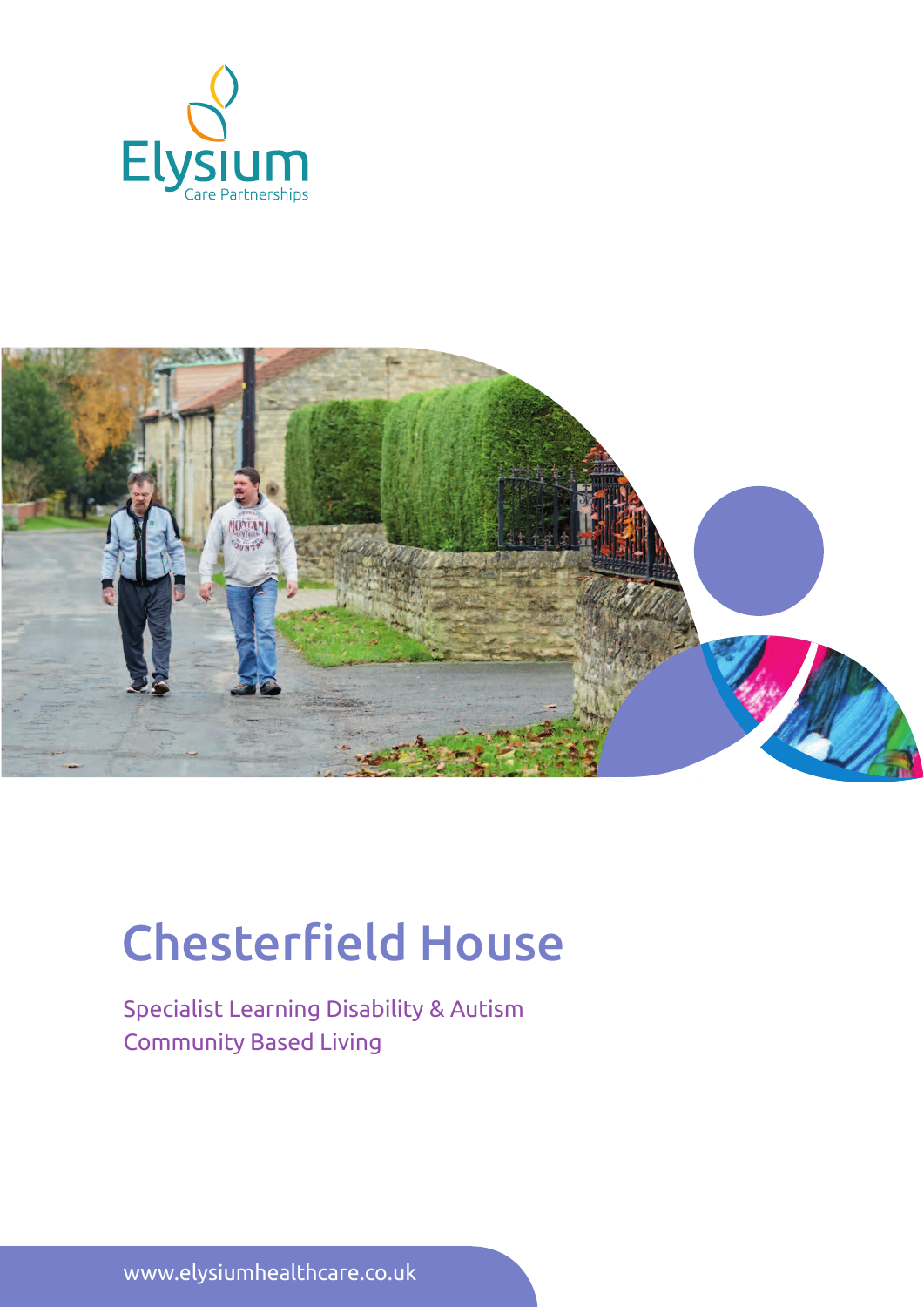

# An Overview of Chesterfield House

Chesterfield House provides a small six bed specialist residential service for men and women with a learning disability and complex conditions such as personality disorder, mental health problems and forensic issues. The service is staffed 24/7 by a dedicated team of registered nurses and support workers.



## Specialist pathway for individuals with learning disability

The service at Chesterfield House is designed for those individuals who require a high level of support in a community setting, often as part of a pathway when stepping down from secure or hospital care. The aim of the service is to encourage individuals to lead a full and valued life, enabling them to live more independently through a programme of active community engagement, developing meaningful social networks, managing risk and developing robust coping strategies.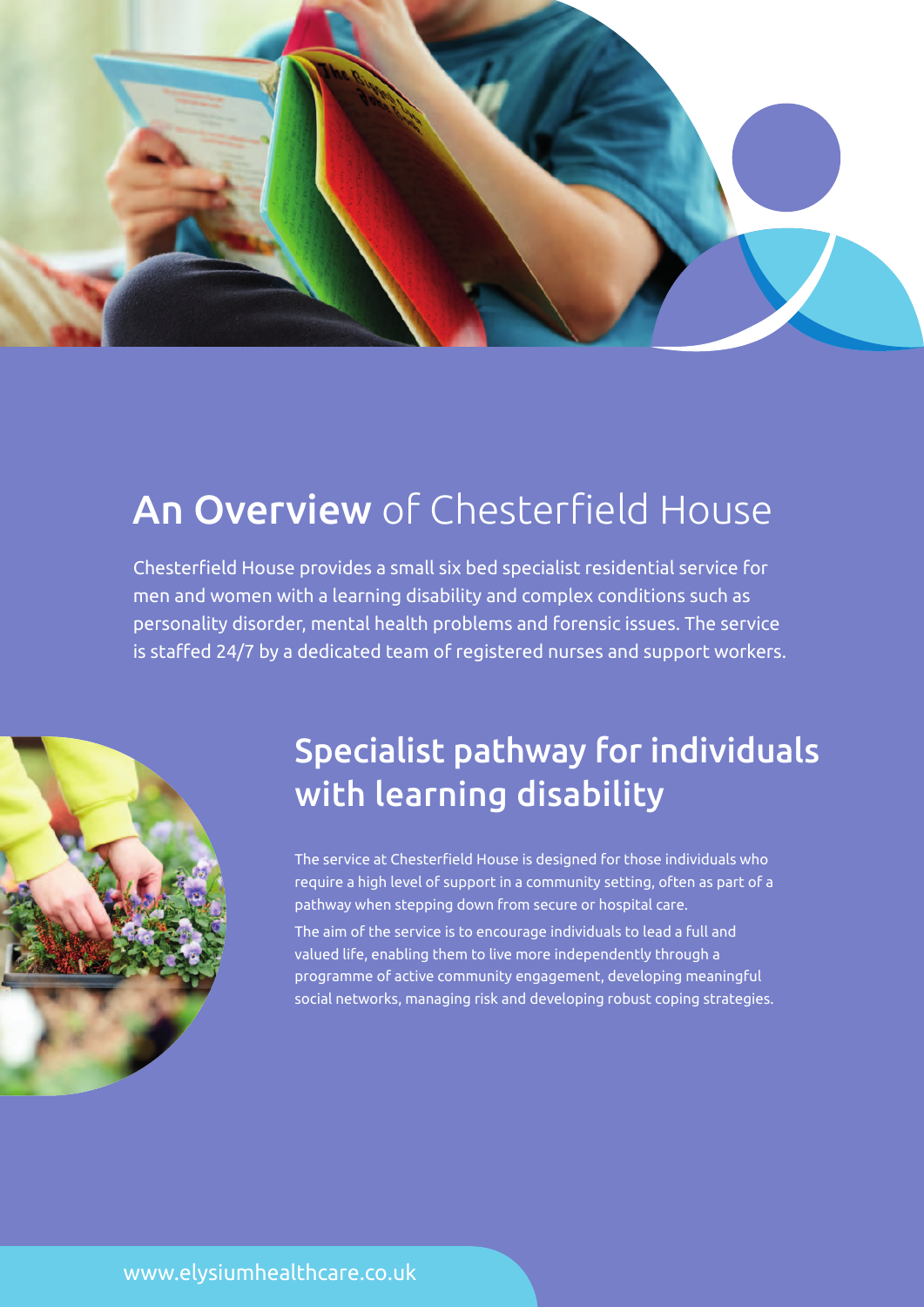





#### **Person Centred care incorporates the following elements:**

- Individually tailored recovery and rehabilitation support
- Care delivered and reviewed following My Plan
- $\blacksquare$  Positive risk taking
- Strengths based approach
- Positive Behaviour Support (PBS)
- $\blacksquare$  Access to meaningful and stimulating activity seven days a week
- $\blacksquare$  Developing independent living skills and community engagement
- $\blacksquare$  A strong emphasis on safeguarding
- $\blacksquare$  Robust clinical governance
- $\blacksquare$  Access to independent advocacy
- $\blacksquare$  Strong multiagency and family partnerships to ensure a holistic package of care and pathway

#### **Service Outcomes**

Chesterfield House aims to deliver the following outcomes:

- $\blacksquare$  Improvements in quality of life though living a meaningful life
- $\blacksquare$  Greater choice, control and independence
- $\blacksquare$  Social inclusion through active community engagement
- $E$  Effective management of behaviour
- $\blacksquare$  Reduction of risk
- Good physical health
- Improved self-esteem and self-worth
- Dignity and respect
- $\blacksquare$  Successful transition into a supported living if appropriate